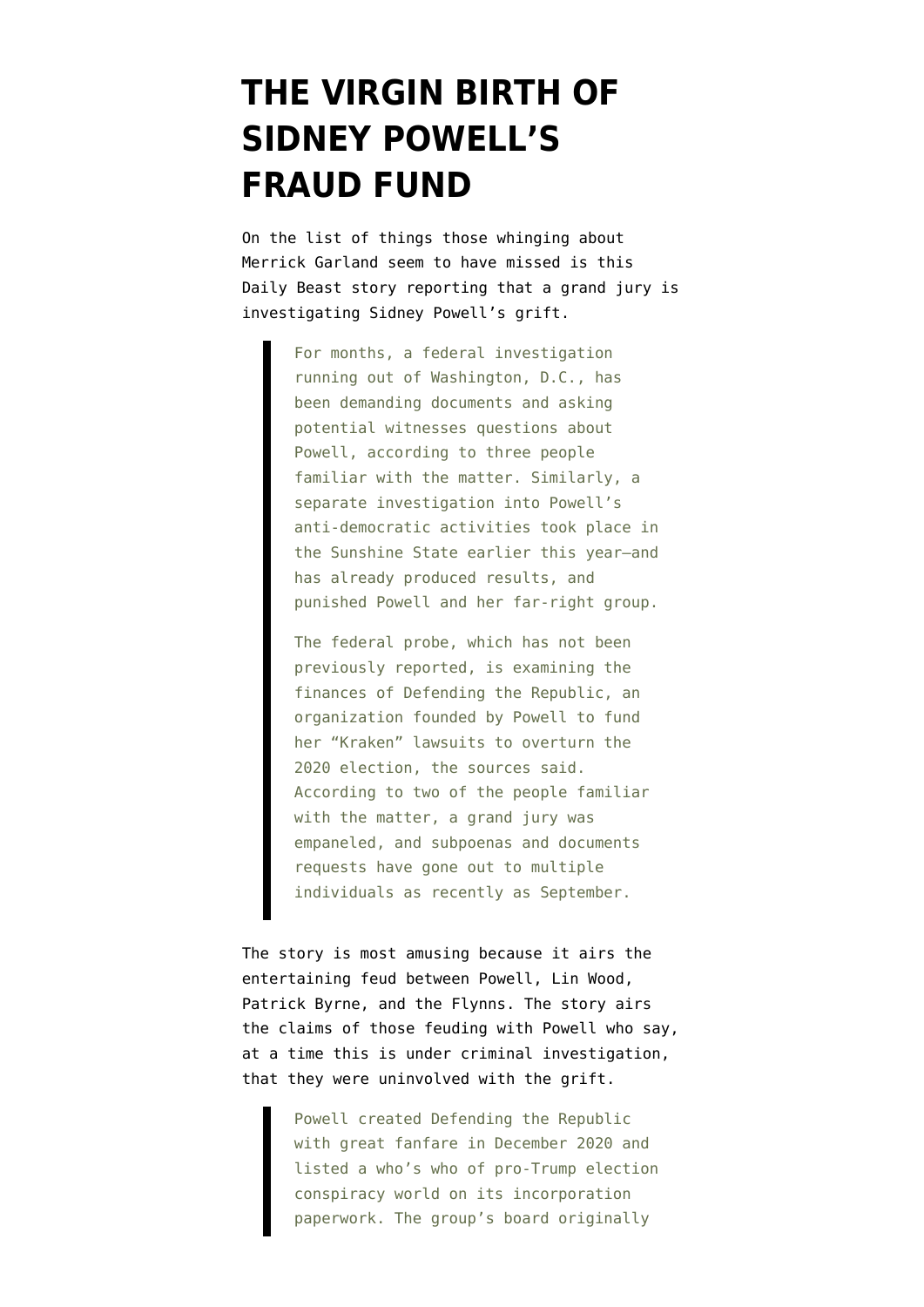included former Trump national security adviser Mike Flynn, his brother Joe, and QAnon enthusiast Lin Wood, a fellow Trump-connected lawyer who recently started [feuding with Powell](https://www.thedailybeast.com/lin-wood-sidney-powell-and-michael-flynn-trumpist-election-deniers-descend-into-high-school-drama).Attorneys for Defending the Republic claim that Wood was [mistakenly listed](https://www.courts.state.co.us/userfiles/file/Court_Probation/02nd_Judicial_District/Denver_District_Court/Cases%20of%20Interest/20CV34319/001/2021-09-17%2019-56-42%20EXHIBIT%20L-1%20%20Defending%20the%20Republic%20Depo%20and%20Exhibits%2008-04-21.pdf)as a board member and subsequently removed from registration filings.

Overstock.com founder [Patrick Byrne](https://www.thedailybeast.com/ex-overstock-ceo-says-hes-put-together-an-army-of-various-odd-people-to-save-trump), who briefly served as Defending the Republic's CEO, says he had his own concerns about the group's finances.

In a phone call with Wood that Wood surreptitiously recorded, Byrne claimed that Byrne, Michael Flynn, and Flynn's brother Joseph Flynn quit the group in April after Powell refused to allow an audit of Defending the Republic's accounts.

"I gave her a laundry list of things she had to clean up and told her she had to get an auditor," Byrne told Wood on the call.

## [snip]

While working as Defending the Republic's CEO, Byrne said he became concerned that Powell was using the money for herself and may have potentially violated the law in the process. Byrne said he had determined that he faced no legal liability himself, but had been tempted to "drop a dime on" Powell and alert law enforcement.

"Sidney's just running this as a scam," Byrne told Wood.

The Daily Beast story on the criminal investigation into Powell then turns to some details [laid out](https://storage.courtlistener.com/recap/gov.uscourts.dcd.225699/gov.uscourts.dcd.225699.1.0_17.pdf) in the Dominion lawsuit against the Kraken lawyer. Powell had her Defending the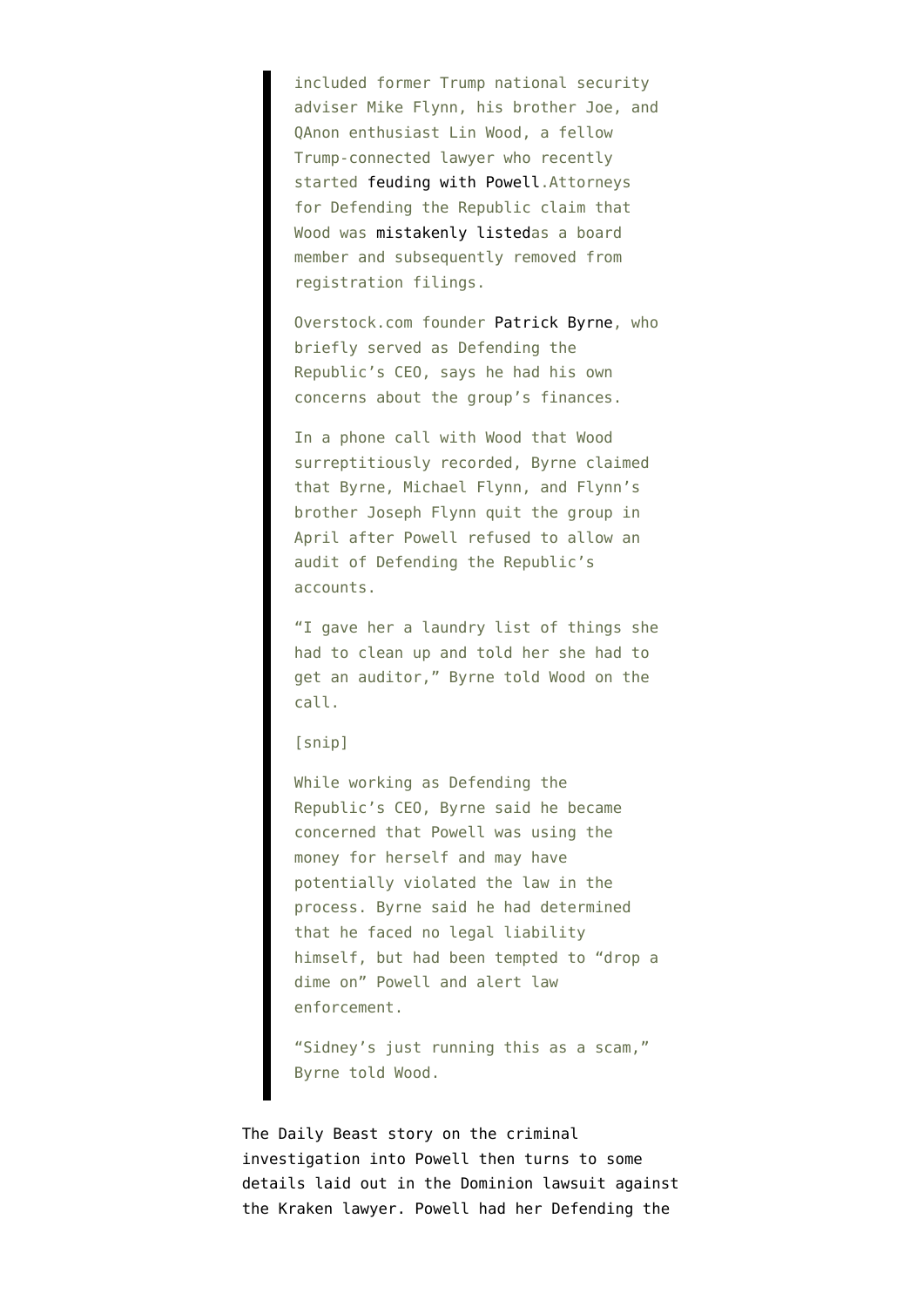Republic site up and running on November 23, before she incorporated it on December 1, 2020; and she advertised it falsely as a  $501(c)(3)$ , donations to which are tax deductible, rather than a  $501(c)(4)$ , which are not.

> Defendant Defending the Republic, Inc. ("Powell's fundraising website") is the corporate form that was belatedly incorporated to solicit "millions of dollars" online at https://defendingtherepublic.org/, a website created shortly after the 2020 election. The separate corporate entity for Powell's fundraising website was not created until December 1, 2020, after Powell had appeared on television to solicit donations to the website and after the website began representing to potential donors that it was a  $501(c)(4)$ organization.8



18. On or before January 7, 2021, defendingtherepublic.org began representing to potential donors that it is a "501c3 (Status Pending) Non-Profit."9

> Defending the Republic is a 501c3 (Status Pending) Non-Profit for Bi-Partisan Government Corruption, Federal Litigation, Education, and **Constitutional Issues Vital to** Maintaining the Republic.

19. Unlike contributions to 501(c)(3) organizations, contributions to 501(c)(4) organizations are not tax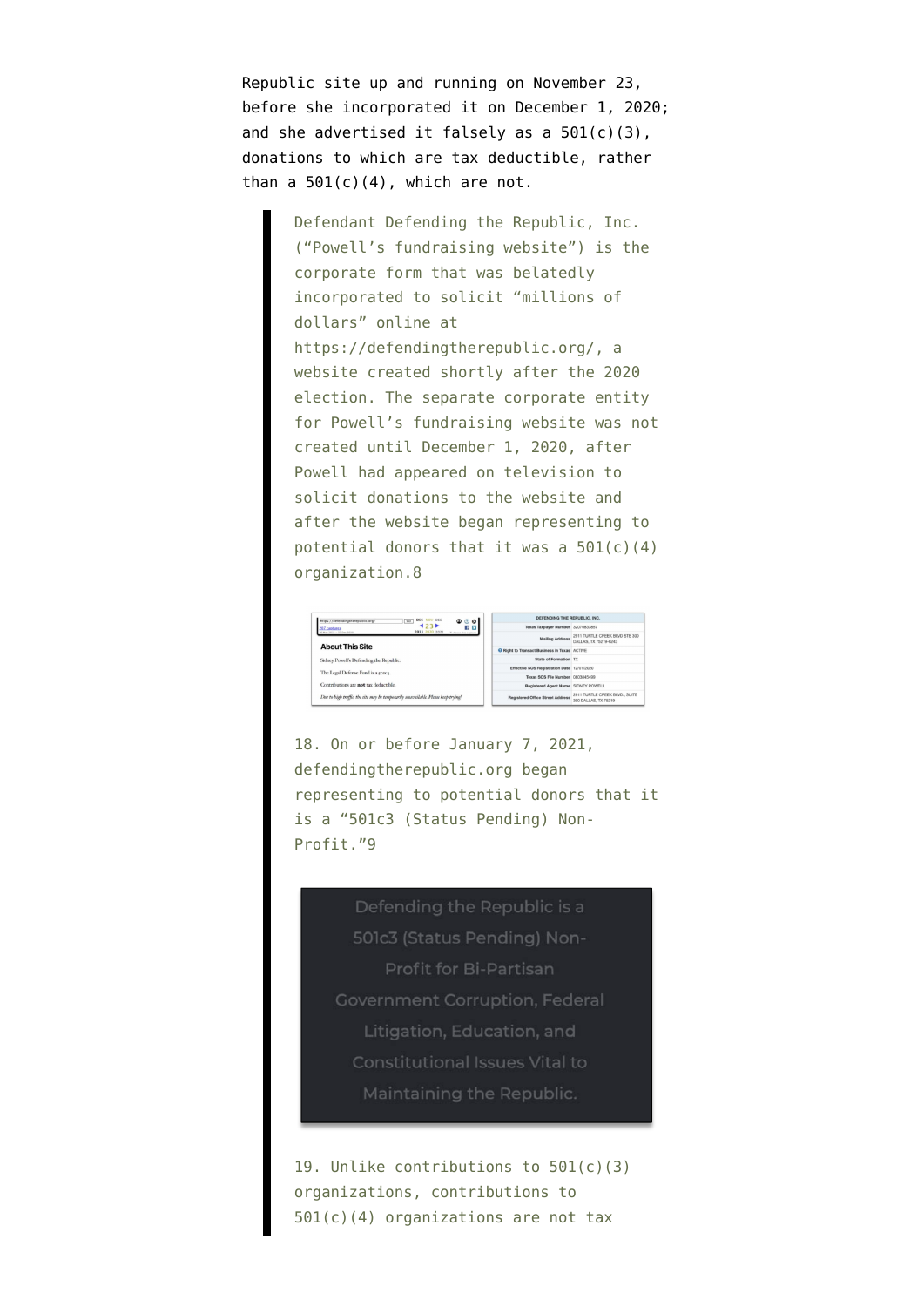deductible.

20. As of January 7, 2021, Defending the Republic, Inc. did not appear in a search of 501(c)(3) organizations or 501(c)(4) organizations on the IRS website.10



8 Sidney Powell talks about her allegations regarding the computerized voting systems on election night, Washington Examiner (Nov. 20, 2020), available at, https://www.washingtonexaminer.com/video s/sidney-powell-talks-about-herallegationsregarding-the-computerizedvoting-systems-on-election-night (last visited Jan. 4, 2021) (Ex. 5); Sidney Powell on Lou Dobbs Tonight on 11/30/20, YouTube (Nov. 30, 2020), available at, https://www.youtube.com/watch?v=4uMr-TRZ NCw (last visited Jan. 4, 2021) (Ex. 6); Defending the Republic (Nov. 23, 2020), available at, https://web.archive.org/web/202011230341 28/https://defendingtherepublic.org/ (Ex. 7).

9 Defending the Republic Contact Page, available at, https://defendingtherepublic.org/?page\_i d=15 (last visited Jan. 7, 2021).

10 Compare November 23, 2020 capture of https://defendingtherepublic.org/ (Ex. 7) with IRS Tax Exempt Organization Search, available at, https://apps.irs.gov/app/eos/allSearch (Ex. 8).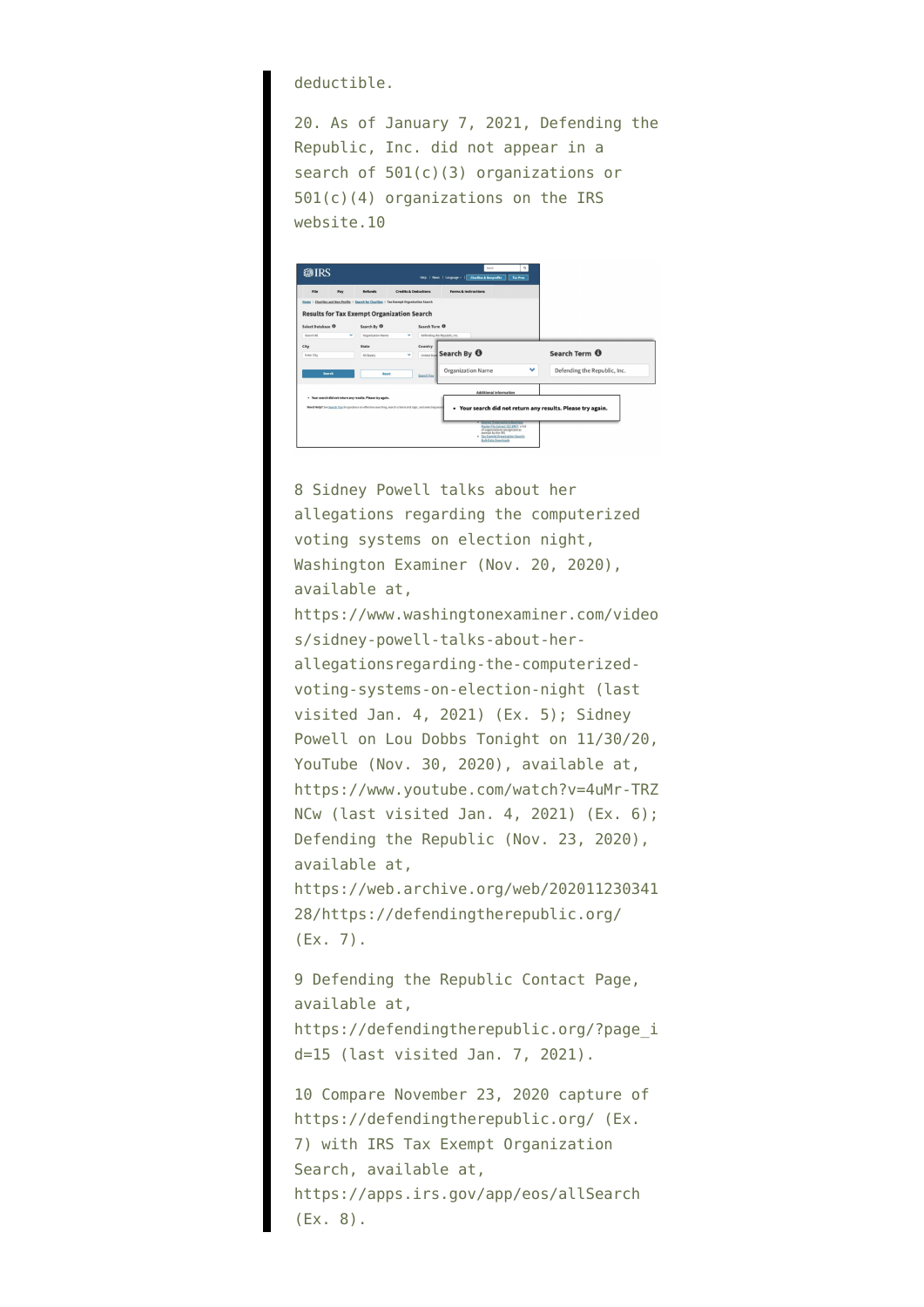Daily Beast presents this as further evidence supporting claims from Byrne (who should not be trusted either) that this money was going to support Powell, not sowing conspiracy theories.

But I'm interested in it for a different reason: the way in which Trump named Powell as part of his team, [then cut her off,](https://www.emptywheel.net/2020/11/27/kraken-clemency-did-trump-issue-the-flynn-pardon-wednesday-to-avoid-potential-conflict-with-sidney-powells-batshittery/) and then pardoned her client and co-grifter, Mike Flynn. Only after that did she formally register the grift.

> I wonder whether some smart lawyer grew concerned that Sidney Powell was claiming to represent the President even while she was representing someone asking for a pardon.

On November 15, Trump explicitly [named](https://twitter.com/realDonaldTrump/status/1327811527123103746?ref_src=twsrc%5Etfw%7Ctwcamp%5Etweetembed%7Ctwterm%5E1327811527123103746%7Ctwgr%5E%7Ctwcon%5Es1_&ref_url=https%3A%2F%2Fwww.thetrumparchive.com%2F%3Fsearchbox%3D22powell22) Powell as part of his team. On November 20, Powell appeared at [Rudy the Dripper's press conference.](https://www.emptywheel.net/2020/11/20/rudy-the-dripper-the-vicious-cycle-of-dead-ender-propagandists-feeding-bullshit-to-tribalist-republicans/) On November 22, Rudy and Jenna Ellis [made a show](https://twitter.com/JennaEllisEsq/status/1330638034619035655?s=20) of cutting ties with her.

> Sidney Powell is practice law on her own. She is not a member of the Trump Legal Team. She is also not a lawyer for the President in his personal capacity.

[According to Maggie Haberman](https://www.nytimes.com/2020/11/22/us/politics/sidney-powell-trump.html), either he didn't like her appearance and/or advisors convinced Trump to separate himself from her nutjobbery. Three days later, November 25, Trump [pardoned](https://www.emptywheel.net/2020/11/25/trump-prepares-to-pardon-an-undisclosed-agent-of-turkey-as-well-as-a-thanksgiving-bird/) Powell's client. The next day, after days of promising to Bring the Kraken, Powell finally started releasing her [epically batshit suits.](https://twitter.com/questauthority/status/1331968615713824772) Trump has promoted them.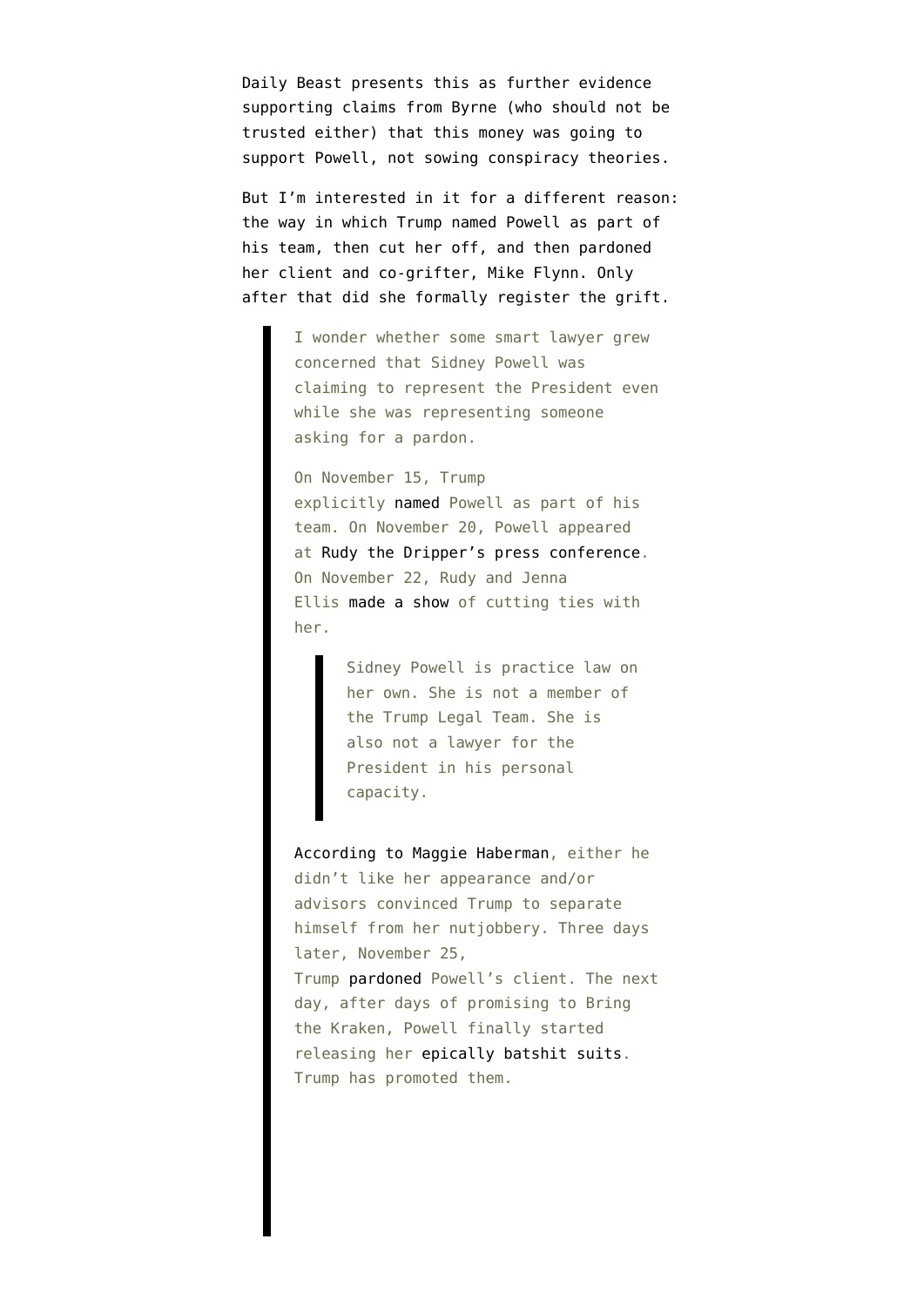<sup>17</sup> Donald J. Trumn Retweeted David J Harris Jr @DavidJHarrisJr - Nov 26 Sidney Powell and Lin Wood hit Georgia with 104-page lawsuit.



Attorney Sidney Powell along with Lin Wood and others have filed a lawsuit in Georgia demanding that illegal votes be set aside and the..  $\mathcal O$  davidharrisir.com

Indeed, it even appears some Administration lawyers are [still](https://twitter.com/alanfeuer/status/1332342045516697603) [associated](https://twitter.com/alanfeuer/status/1332342045516697603) with Powell's efforts.

I'm not sure I understand *whether* there would be a conflict between Powell representing Trump (for free, inevitably, as all lawyers do), making desperate efforts to overturn the election at the same time she was trying to ensure her client did no prison time. If that's a conflict, it may still exist anyway given Powell's admission to Judge Sullivan that she had repeatedly discussed Flynn with Trump's campaign lawyer, Jenna Ellis. The [fact that DOJ](https://www.emptywheel.net/2020/10/01/over-72-hours-trump-and-chuck-grassley-provide-emmet-sullivan-proof-that-peter-strzoks-notes-were-altered-for-political-reasons/) [packaged up](https://www.emptywheel.net/2020/10/01/over-72-hours-trump-and-chuck-grassley-provide-emmet-sullivan-proof-that-peter-strzoks-notes-were-altered-for-political-reasons/) altered documents to support a Trump attack on Biden may make those ties more important anyway (or lead to more details about them becoming public).

But if Powell's involvement made Pat Cipollone and/or Bill Barr — who presumably share the challenging task of helping Trump write pardons that don't backfire — squeamish, it might explain the timing.

In other words, one of the things that may be of interest to this grand jury is why Sidney Powell started raising money before she had the legal vehicle to do so.

But that would also focus some attention on the